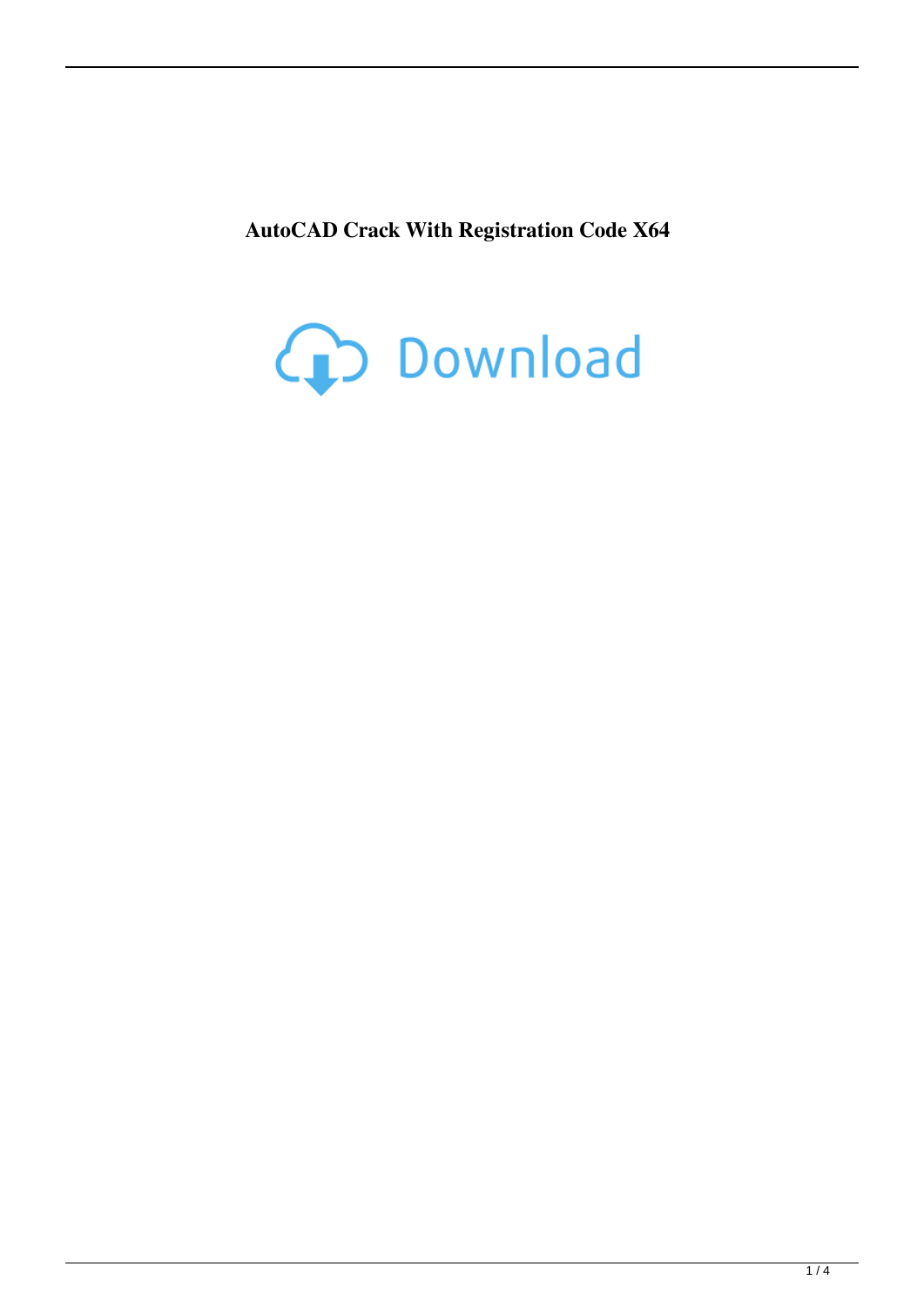## **AutoCAD Crack + Download [Latest]**

Automated Construction Drawings A substantial number of construction projects are now being designed and constructed using CAD. Often, construction professionals will work directly on top of a completed architectural design using a 2D drafting software application, like AutoCAD. But, other times, the construction professional is given a 2D drawing to review and complete the construction drawings on top of. This is when the CAD software for construction comes into play. How Is Construction CAD Software Different? The CAD software for construction is different than the 2D drafting software for architecture. Architects and structural engineers use different 2D drafting software to create 2D drawings of a proposed structure. These 2D drawings are then modified to suit the project's budget and schedule. Structural engineers use specialized 2D drafting software that is used to create drawings that are called "detailed" or "substantial". These types of CAD drawings are created with the intent of helping construction professionals make detailed design decisions, like specifying the exact amount of concrete and rebar required for a building or bridge. Why Would a Construction Professional Use CAD Software? A construction professional's design decisions are critical to the success of the project. It is important that the contractor's engineers, like the structural engineers, use the most accurate information possible. A typical 2D drafting software for architecture and structural design does not have the capabilities necessary to accurately and consistently create large, highly detailed 2D drawings. How Can Autodesk Help Construction Professionals? Autodesk understands the challenges of working in the construction industry and the difficulty in obtaining accurate 2D drawings. Autodesk provides a wide variety of applications that integrate into the AutoCAD software program, including specialized software tools for: CAD applications for construction 3D modeling Engineering design Mapping and GIS Database management 3D rendering Geospatial technologies Why Choose AutoCAD and AutoCAD LT? In 1982, AutoCAD was the first CAD product to be released as a desktop application. As a result of the product's success, Autodesk began to develop an AutoCAD software as a service (SaaS) business model for the AutoCAD product line. AutoCAD LT was created as an entry-level desktop application for the consumer market. These products are no longer only available on microcomputers, but are now available on any computer. In addition to the desktop software

# **AutoCAD Crack + Keygen Full Version [2022]**

On July 14, 2007, Autodesk announced that it would be distributing Autodesk's AutoCAD Full Crack product as a free download for Windows and Mac users. This was supported by a continued commitment to the product. Supported features AutoCAD is a desktop application that provides 2D vector drawing and 3D modelling capabilities. It can be used for 2D drafting, such as mechanical drawing and architectural plans, or 3D modelling and animation. In 2010, Autodesk announced Autodesk® AutoCAD® 2010 (software version 2010.1) that was released on July 2, 2010 and immediately became the fastest selling version of AutoCAD, with more than 800,000 users on the same day. In July 2010, Autodesk announced Autodesk<sup>®</sup> AutoCAD® 2012 (software version 2012) that was released on July 26, 2010. It was based on Microsoft Windows 7. Features of 2012 included new integrated parametric tools, including Drafting & Modeling applications and new templates. An all-new ribbon UI was also introduced. There was a stronger focus on animation. In January 2011, Autodesk announced Autodesk® AutoCAD® 2013 (software version 2013) that was released on July 18, 2011. New features included workflows like BIM and virtual models, 3D and 4D visualization, and customizing CAD programs to create new design tools. In August 2013, Autodesk announced Autodesk® AutoCAD® 2014 (software version 2014) that was released on September 3, 2013. New features included more customizing CAD programs and dynamic reporting. In January 2015, Autodesk announced Autodesk<sup>®</sup> AutoCAD® 2015 (software version 2015) that was released on May 30, 2015. New features included the ability to link drawings together, more workflows, stronger collaboration tools, and enhancements to reporting. In January 2016, Autodesk announced Autodesk® AutoCAD® 2016 (software version 2016) that was released on May 28, 2016. New features included the ability to turn drawings into 3D models and add project data to AutoCAD. In September 2016, Autodesk announced Autodesk® AutoCAD® 2017 (software version 2017) that was released on October 12, 2016. New features included improved project collaboration, more dimensioning options and faster workflows. In January 2017, Autodesk announced Autodesk® Auto a1d647c40b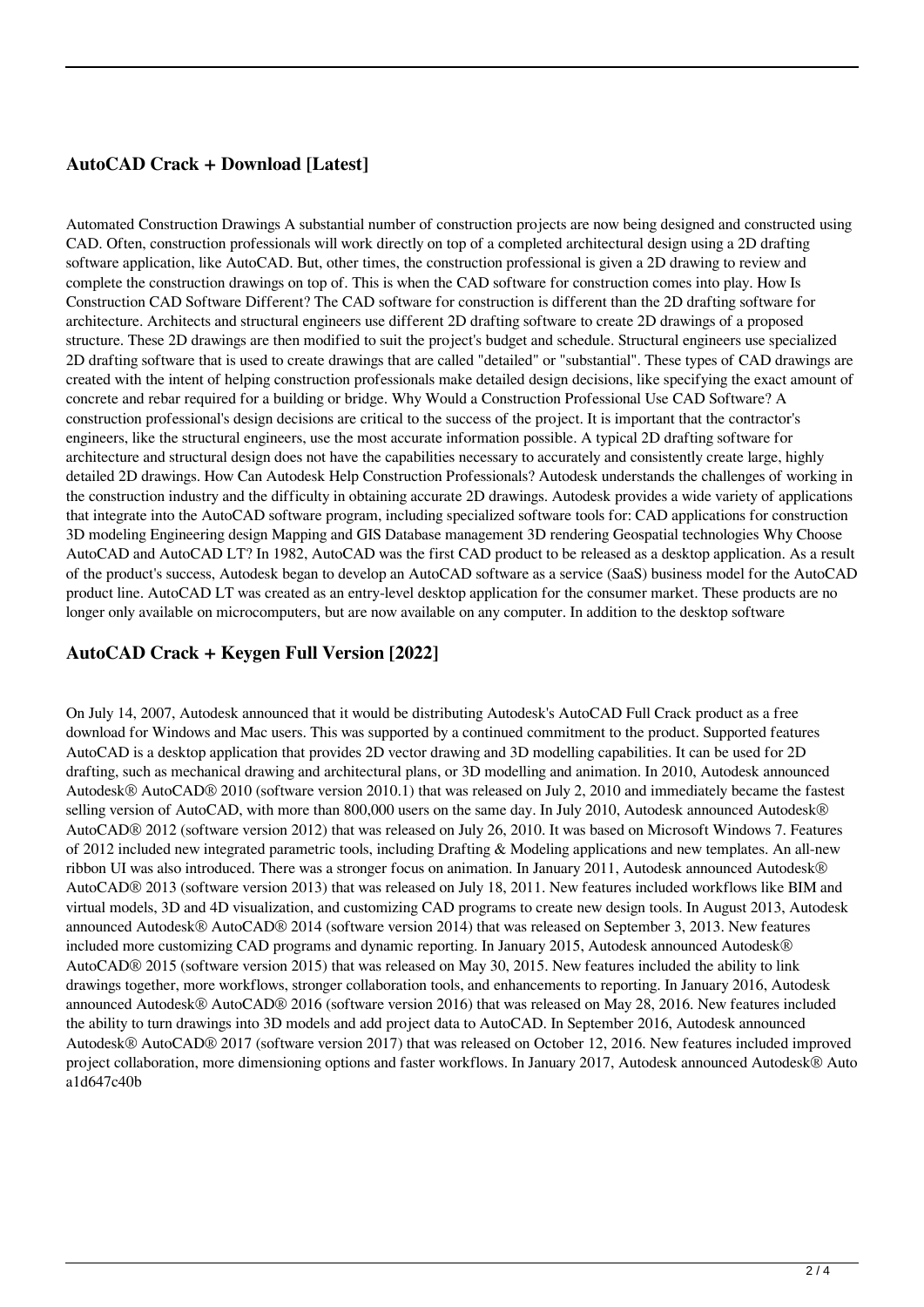## **AutoCAD X64**

1. Add your license key to the license key box. Click OK. 2. Open your Autocad License Manager (located in the start menu). 3. Click on "Tools > License Manager". 4. You will see the new license, click "activate license". How to change license from Free to paid Open the Autocad software. 2. Click on "My Licenses", "Manage Licenses". 3. Your license is listed. Click "Activate". How to change the version of Autocad Autocad must be activated to make the change. 2. Open Autocad. 3. Click on "My Licenses", "Manage Licenses". 4. Your license is listed. Click "Activate". 5. Click on "Tools > License Manager". 6. You will see the new license, click "activate license". 7. You can change to a new version of Autocad. Click "Save License". How to convert your old version of Autocad to the new version Autocad must be activated to make the change. 2. Open Autocad. 3. Click on "My Licenses", "Manage Licenses". 4. Your license is listed. Click "Activate". 5. Click on "Tools > License Manager". 6. You will see the new license, click "activate license". 7. Click "Advanced options". 8. In the "Advanced Options" dialog box, click on "". 9. Select "File" from the "Operation" drop-down menu. 10. Click on "Open > from the Windows Explorer". 11. Navigate to the Autocad folder. 12. Double-click on the "autocad" folder. 13. Double-click on "Autocad.exe". 14. Click on "Save". 15. Click on "OK". 16. You can change to the new version of Autocad. Click "Save License". How to setup Autodesk AutoCAD How to add users to Autodesk AutoCAD 1. Click on "My Licenses", "Manage Licenses". 2. Your license is listed. Click "Activate". 3. You

#### **What's New in the AutoCAD?**

Import and Import Only the required markers to uncluttered drawings. Skip the unused markers to improve drawing performance, save time, and reduce memory usage. (video: 1:29 min.) Visual Styles: A new visual style option lets you quickly switch between a design style for AutoCAD drawings and a style that is used for your favorite CAD applications such as AutoCAD, SolidWorks and others. You can quickly switch between any style in any application that supports style switching (video: 1:35 min.) Wireframe visual style: A new visual style for wireframe CAD drawings lets you draw a 2D sketch quickly on a 3D model. This visual style is especially useful for workflow applications such as exporting to DGN. (video: 1:49 min.) Sketch visual style: New visual styles for sketching include the outline color, the point type, point size, point color, and the line color. Draw a sketch quickly on your model. Add an outline and point types to your drawings. (video: 1:36 min.) New Drafting Tools: There is a new marker tool for drawing rectangles. Easily place corner markers and lines at any location on the drawing. Place corner markers with a single click. Easily place lines at any location on the drawing. (video: 1:16 min.) And more... There are several other new features and improvements, including: Workspace improvements: Workspaces can now be created and configured without needing to open the Preferences dialog box. Preset settings can now be configured from the Workspace Options dialog box. Advanced view mode supports hiding the crosshair. Background map and underline support for AutoCAD drawings. Add or edit markers directly on a layer in a drawing. Permanent MVC rendering of some layers. An updated CMYK Color Picker. Extensibility improvements: Add RENDERABLE command to the drawing syntax. Enable smart editing of OpenSCAD and STL files. Use LAYER to apply Arc, Bresenham and Bresenham to lines. Use LOAD to load curves and surfaces from a file. Use CLIP to clip drawings. Add CUR